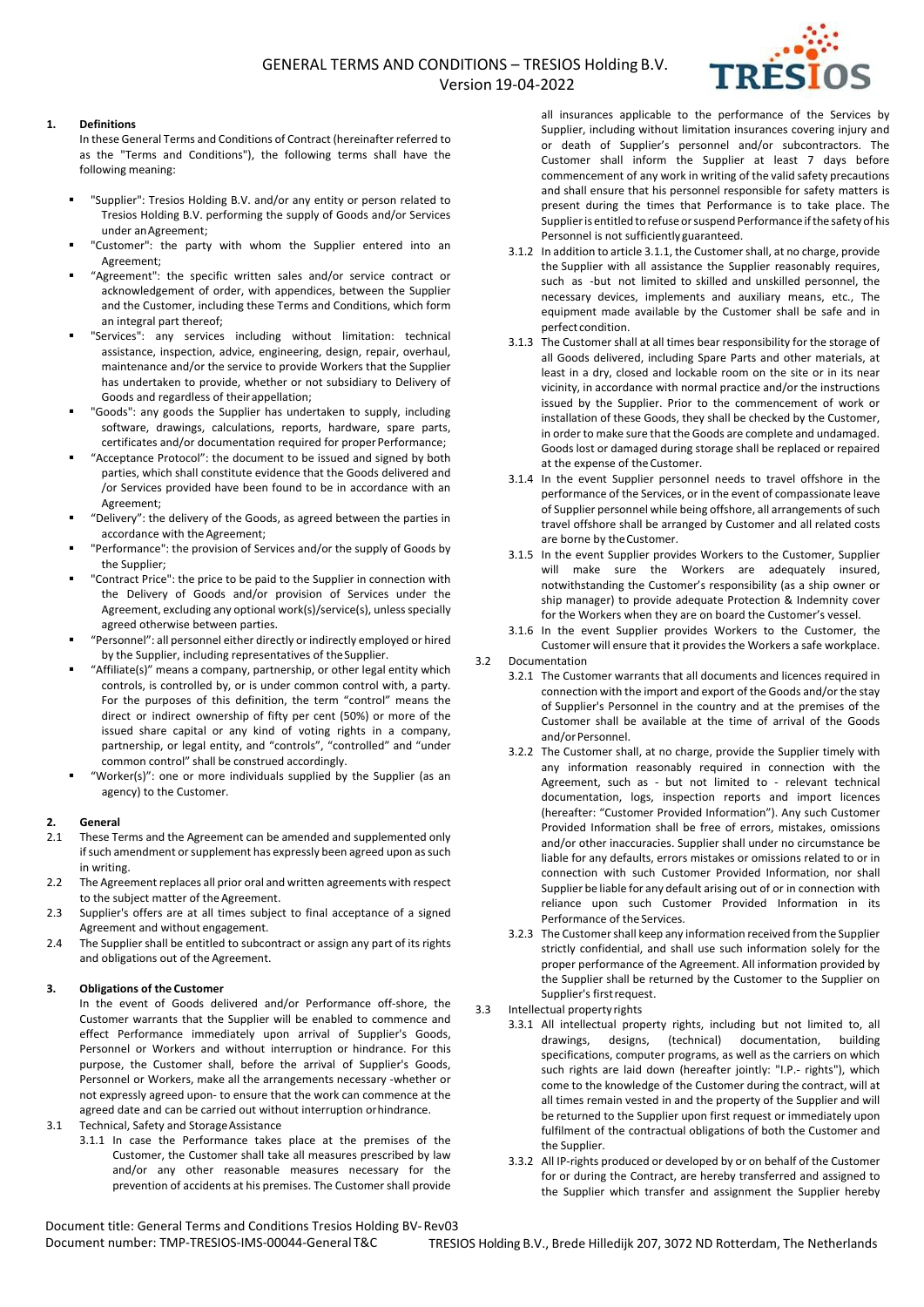

accepts. The Customer shall at first request of the Supplier perform any act, if any, required by the applicable law to conclude full transfer of the IP-rights to the Supplier, including signing additional documents. The Customer hereby transfers in advance all future IP-rights ("Future IP-rights") to the Supplier, which transfer is hereby accepted by the Supplier to the extent that the law does not permit transfer in advance of the Future IP-rights, the Customer will, upon the establishment of any Future IP-rights and at first request of the Supplier, perform any act required for the transfer of the Future IP-rights. The Customer hereby grants the Supplier an irrevocable power of attorney to perform – in the name of the Customer – all acts necessary to conclude the transfer pursuant to the aforementioned IP-rights.

3.3.3 In the event parties decide to deviate from the term and conditions as laid down in the paragraphs 3.3.1 and 3.3.2, and agree in writing that the (Future) IP- rights or any part thereof will be transferred and assigned to the Customer, the Customer will give the Supplier a perpetual, worldwide, exclusive, royalty-free and non-transferable licence for the use, including but not limited to exploitation, publication and copying, of the (Future) IP-rights or any part thereof.

#### **4. Terms for Performance**

- 4.1. The place of Performance shall be Supplier's offices, unless otherwise agreed between Parties.
- 4.2 Times of Performance
	- 4.2.1 Time(s) or periods of Performance shall be stated in the Agreement. Any time or period of Performance that differs from the Agreement shall only be binding if they have been agreed upon by the Supplier in writing. If Performance is to take place during a specific and fixed period of time by the expiry of which Performance is deemed to be completed, any such period will not commence until all contractual obligations of the Customer have been met, all payments due have been made, security desired by the Supplier has been put up and/or any other preconditions have been fulfilled.
	- 4.2.2 In case the Agreement does not specify the time of Performance, such time shall be determined by the Supplier at its discretion after consulting the Customer. However, as far as the Agreement sees to the provision of Services, the date of Performance mentioned in the Agreement shall be an estimate only. The Supplier shall make every reasonable effort to effect Performance at the said date.

#### 4.3 Delay in Performance

4.3.1 If Performance is delayed due to (i) any act or omission of the Customer or

(ii) the Customer failing to perform any of the obligations mentioned in article 3 of these Terms and Conditions, the Supplier is entitled to extend the time of Performance with a reasonable period which is at least equal to the additional period of time caused by such delay. Furthermore, it is expressly agreed that the Supplier shall have the right to extend the time of Performance in the event that

(i) the Supplier has not received the advance payment (or any other contractual payment) as stipulated in the Agreement, or (ii) the Customer has not provided security that complies with the requirements in theAgreement.

- 4.3.2 Any additional costs arising from delay which is not attributable to the Supplier, shall be borne by the Customer.
- 4.3.3 In case the Supplier fails to Perform in time due to reasons attributable only to the Supplier, a grace period of two weeks shall apply. Thereafter, the Customer shall be entitled to claim liquidated damages of 0,5% for each completed week of delay, calculated on the value of the delayed Goods between Customer and Supplier. Liquidated damages shall in no case exceed 5% of the value of the delayed Goods as agreed between Customer and Supplier. Liquidated damages shall only be due if the Customer proves that the delay caused damage and the amount of the loss suffered can be substantiated accordingly. Liquidated damages shall be the Customer's only financial remedy for losses incurred as a result of delay in Performance. Damages other than the said liquidated damages are explicitly excluded.
- 4.3.4 In case of any occurrence, either foreseeable or not, beyond the reasonable control of the Supplier or any of his sub-Suppliers, which

prevents the Supplier from effecting Performance ("Force Majeure"), the date of Performance will be extended with at least the period of Force Majeure. Cases of Force Majeure are in particular -but not limited to- fire, war or warlike acts, riots, insurrection, mobilisation, floods, earthquakes and other natural disasters, epidemics, quarantine measures, strikes, lockouts, requisitioning, restriction of foreign currency transfer, transport restrictions, and restrictions in the issue of permits for the Personnel, importation and exportation of Goods, tools and/or materials.

- 4.4 Special provisions for Delivery of Goods
- 4.4.1 The Customer shall have no right to reject or refuse Delivery or acceptance of Goods due to minor defects which do not prevent the normal operation of the Goods, provided that the Supplier agrees to remedy such defects after the Delivery of the Goods, in compliance with the Agreement.
- 4.4.2 All Goods shall be delivered Ex Works, excluding packaging, Suppliers premises, The Netherlands, unless expressly otherwise agreedupon.
- 4.4.3 In the event that dispatch or collection of the Goods at the designated place of delivery is delayed for reasons beyond Supplier's control, the Supplier shall be entitled to store the Goods at the expense of the Customer in a warehouse at Supplier's choice. Upon storage, Delivery shall be deemed completed and the risk for the goods shall transfer to the Customeraccordingly.
- 4.4.4 Unless otherwise agreed upon, the Supplier shall be permitted to deliver the Goods in partial shipments. Each shipment may be invoiced separately, in which case the Customer shall pay the separate invoices as part of the total Contract Price.
- 4.4.5 Any alteration of regulations either by Governments or Classification Societies after the moment on which the Supplier and the Customer entered into the Agreement, can never be a ground for liability of the Supplier.
- 4.5 Special Provisions for the provision of Services
	- 4.5.1 General terms of service and workinghours
	- (1) Performance shall be considered completed when either − the Supplier has notified the Customer that the provision of Services has been completed and the Protocol of Acceptance was signed; or − three days have elapsed from the time the Supplier notified the Customer as above and Customer has neglected to inspect the Services provided within this time and/or failed to notify Supplier in writing of its approval or rejection, − the Customer commences, without the approval of the Supplier and during the term of Performance, the use or the operation of the Goods on which the Services were provided. Unless expressly otherwise agreed upon in the Agreement, Services shall be provided during a working week which shall be in accordance with normal industry practice, i.e. Monday until and including Friday. A working day is deemed to be a man day.
	- (2) Normal working hours are from 08:300 hrs until 17:00 hrs. Hours worked outside these normal working hours, on Saturdays, Sundays or on official holidays will be charged separately as overtime.
	- (3) Supplier's Personnel will be guided, if possible, by the operational conditions at the Customers premises and by the climatic conditions of the country.
	- 4.5.2 Additional Obligations of the Customer for the provision of Services
	- (1) During Performance, the Supplier is entitled to replace the Personnel delegated by him by other qualified Personnel.
	- (2) In case of accidents or illness of Supplier's Personnel, the Customer shall provide the necessary (professional)assistance.
	- (3) Any waiting time for which the Supplier is not responsible, will be charged to the Customer as normal working time.
	- 4.5.3 Transfer ofrisk
	- (1) In so far as no special agreement is made, the risk of the accidental destruction or deterioration of the Services as a whole or of selfcontained parts will be transferred to the Customer at the moment the Supplier notifies the Customer of the completion of the provision of the Services. If a trial run or sea-trial are agreed upon, the transfer of risk shall take place upon completion of successful trial run orsea-trial.
	- (2) Objects and materials made available by the Customer, will be taken in charge by the Supplier in accordance with the scope of agreements made for this purpose. The risk of accidental destruction or deterioration of these objects and materials shall remain with the Customer; for damage to these objects and materials for which the Supplier is responsible, article 7 shall apply.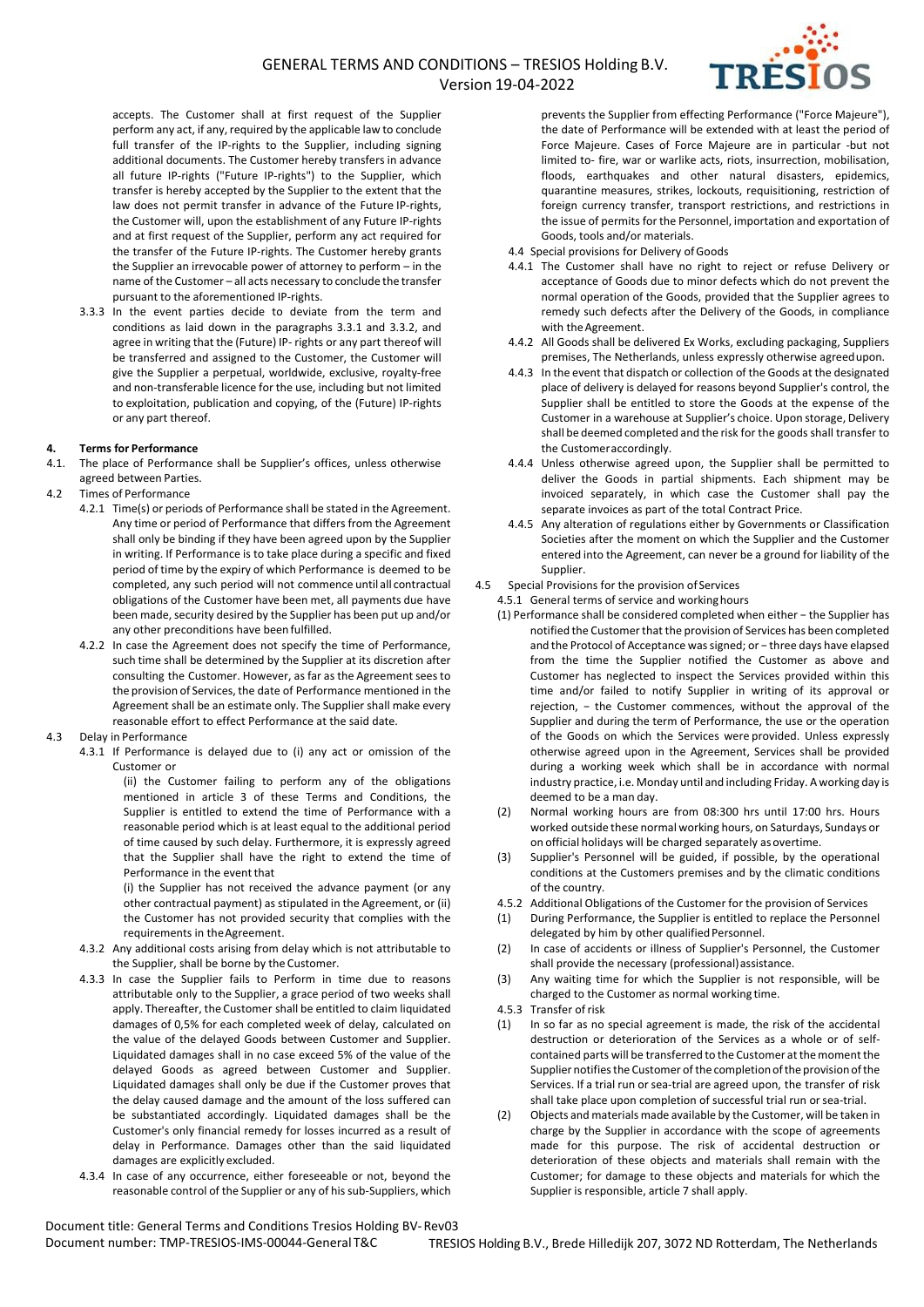

(3) Should the provision of Services or the trial run or seatrial be interrupted, stopped or delayed for reasons beyond Supplier's control, the risk of accidental destruction or deterioration of the Services provided shall be transferred to the Customer during the period of the interruption, stoppage ordelay.

#### **5. Retention oftitle**

- 5.1 All Goods delivered by the Supplier, shall remain Supplier's property until the Customer has fulfilled all its obligations under this Agreement and under any previous agreement of similar kind between the Customer and theSupplier.
- 5.2 Until the moment property has been transferred to the Customer in accordance with the previous paragraph, the Customer shall take no actions (like combining the Goods delivered, either in production or in storage, with other goods, or transferring, selling or encumbering them in any respect, or taking them into another country) which could jeopardise the unfettered execution of Supplier's property right. Furthermore, the Customer shall take any actions reasonably required in order to protect these rights, and shall immediately return the Goods to the Supplier at firstrequest.

## **6. Warranty**

- 6. 1 The following paragraphs shall apply to all warranties provided by the Supplier insofar articles 6.2 and 6.3 do not contain any differing stipulations applicable to the specific type of warranty and strictly to the extent that performance of Services includes fabrication and/or construction by Supplier directly.
- 6.1.1 To the extent applicable, any warranty to be provided by the Supplier, shall be strictly limited to, at its discretion either repair or replace at its works or at local premises and during normal working hours, defects due to poor workmanship, use of defective materials or defective design, provided these defects have been reported to the Supplier in writing during the warranty period, within 3 days from the moment the Customer became known or could reasonably have become known of the above mentioned defects.
- 6.1.2. Defective parts which have been replaced shall be made available to the Supplier upon request and shall be deemed property of the Supplier from the moment those parts are exchanged.
- 6.1.3 The warranty provided does not cover any defect due to or connected with:

(i) any materials or components or design provided by or on behalf of the Customer, (ii) the negligence or other improper acts or omissions of the Customer, its employees or agents or other third parties, (iii) improper installation and alterations carried out without Supplier's prior written consent. In particular, warranty provided does not cover any defects that are caused by or connected with normal wear and tear, the use of unsuitable materials by the Customer or which are caused by any use, maintenance, service or operation of the Goods delivered or services provided, which is not in conformity with Supplier's manuals, instructions or which is otherwise not in accordance with good engineering practice, (iv) any defect due to or connected with Customer Provided Information.

- 6.1.4 The warranty obligation does not include consequential costs, including but not limited to- cranage, electricity, scaffolding, assisting work, docking, demounting, mounting and travel- and boarding costs of Supplier's Personnel. If the warranty obligation has to be carried out at a location outside The Netherlands, the Supplier bears only the material costs and the costs of working time required under normal conditions, as would be incurred when the warranty obligation would have been carried out in the Netherlands. The Customer shall bear the costs for travelling, travelling time, waiting time, day and night allowances, tariff expenses as well as costs that are to be borne by the Supplier according to the articles of these GeneralTerms.
- 6.1.5 No warranty obligation will be enforceable by the Customer until the Supplier has received payment of the Contract Price infull.
- 6.2 Warranty for Goods delivered
- 6.2.1 The warranty period ends 3 (three) months after the Protocol of Acceptance has been issued; but in any case after 6 (six) months after delivery of the Services/Goods.
- 6.2.2 No new or additional warranty shall be available for Goods repaired or replaced according to article 6.1 of these terms andConditions.
- 6.2.3 No warranty shall be available for Goods other than Goods produced, supplied and/or installed by the Supplier.
- 6.3 Warranty for Services Provided
- 6.3.1 The Supplier warrants Performance to the best of its abilities. Any additional warranty with respect thereto is explicitlyexcluded.
- 6.3.2 Claims by the Customer for damage to the object(s) upon which the Services were performed, are governed by article 7 of these Terms and Conditions.
- 6.4 Warranty for infringements of intellectual property rights In case the Goods or Services infringe any third party's intellectual property rights, Supplier's sole obligation shall be to, at its discretion, either procure the right for the Customer to continue to use the Goods, or to alter the Goods to make them non-infringing.

### **7. Liability**

- 7.1. Supplier's contractual liability is strictly limited to the warranty obligations as mentioned in article 6 of these Terms andConditions.
- 7.2. Supplier's liability shall be strictly limited to (1) the amount of the Contract Price, calculated at an average use of manpower and facilities, or (2) the amount which is paid out under Supplier's liability insurance policy, whichever is the lesser.
- 7.3. Notwithstanding anything else contained in these Terms and Conditions, Supplier and its Affiliates shall not be liablefor:
- (i) any loss of use (including, without limitation, loss of use or the cost of use of property, equipment, materials and services including without limitation, those provided by contractors or subcontractors of any tier or by third parties), loss of profits or anticipated profits; loss of product; loss of business; business interruption; loss of or deferral of drilling rights; loss, restriction or forfeiture of licences, concession or field interest; loss of revenue, shut in, loss of production, deferral of production, increased cost of working; cost of insurance; or any other similar losses whether direct or indirect; and
- (ii) any consequential or indirect loss whatsoever arising out of or in connection with the performance or non-performance of an Agreement, even if such loss is caused wholly or partially by the act, neglect, breach of duty (whether statutory or otherwise) or default of Supplier, and even if such loss is caused wholly or partially by the unseaworthiness of any vessel, and the Customer shall indemnify, protect, defend and hold harmless Supplier and its Affiliates from such losses suffered by the Customer and its Affiliates and the Charterers shall indemnify, protect, defend and hold harmless the Supplier and its Affiliates from such losses suffered by the Customer and its Affiliates. For the avoidance of doubt, Parties agree that liquidated damages as set out on this agreement and the amount payable upon termination in accordance with Clause 9.3 are not included in the exclusion of liability for consequential damages as per this Clause 7.3.
- 7.4. The Customer shall indemnify the Supplier and its Affiliates against any costs and damages in connection with claims of any third party against the Supplier in connection with the Agreement, in so far the Supplier would not be liable to the Customer therefor.
- 7.5. The Customer shall indemnify the Supplier and hold the Supplier harmless against all costs and damages related to personal injury or death of Workers during the performance of those Workers' duties on board the Customer's vessels, in case the personal injury or death is caused by the negligence or breach of duty (whether statutory or otherwise) of the Customer.

#### **8. Payment Terms**

- 8.1. Unless explicitly otherwise agreed upon, payments shall be made cash on delivery or by payment to a bank account designated by the Supplier within 14 days of the date of invoice and without any deductions, compensation for debts or withholding of any nature.
- 8.2. Upon reasonable request of the Supplier, the Customer shall provide sufficient security for the total Contract Price. If the Customer does not meet any such request of the Supplier, the Supplier shall have the right to wholly or partially terminate or suspend the Agreement by a written notification to the Customer.
- 8.3. Any objections of whatever kind to invoiced amount shall be submitted to the Supplier in writing within 3 days of the date of the invoice, failing which the invoiced amount shall be deemed to have been accepted by the Customer.
- 8.4. If the Customer fails to perform any of the above payment obligations, the Customer shall pay to the Supplier interest on the amount overdue at 1.5 per cent per month or part of a month. In addition the Supplier may, after having notified the Customer in writing, suspend Performance until payment is received with respect to the Agreement and/or the above payment terms. All the extra-judicial and judicial costs of debt collection

Document title: General Terms and Conditions Tresios Holding BV-Rev03 Document number: TMP-TRESIOS-IMS-00044-General T&C TRESIOS Holding B.V., Brede Hilledijk 207, 3072 ND Rotterdam, The Netherlands